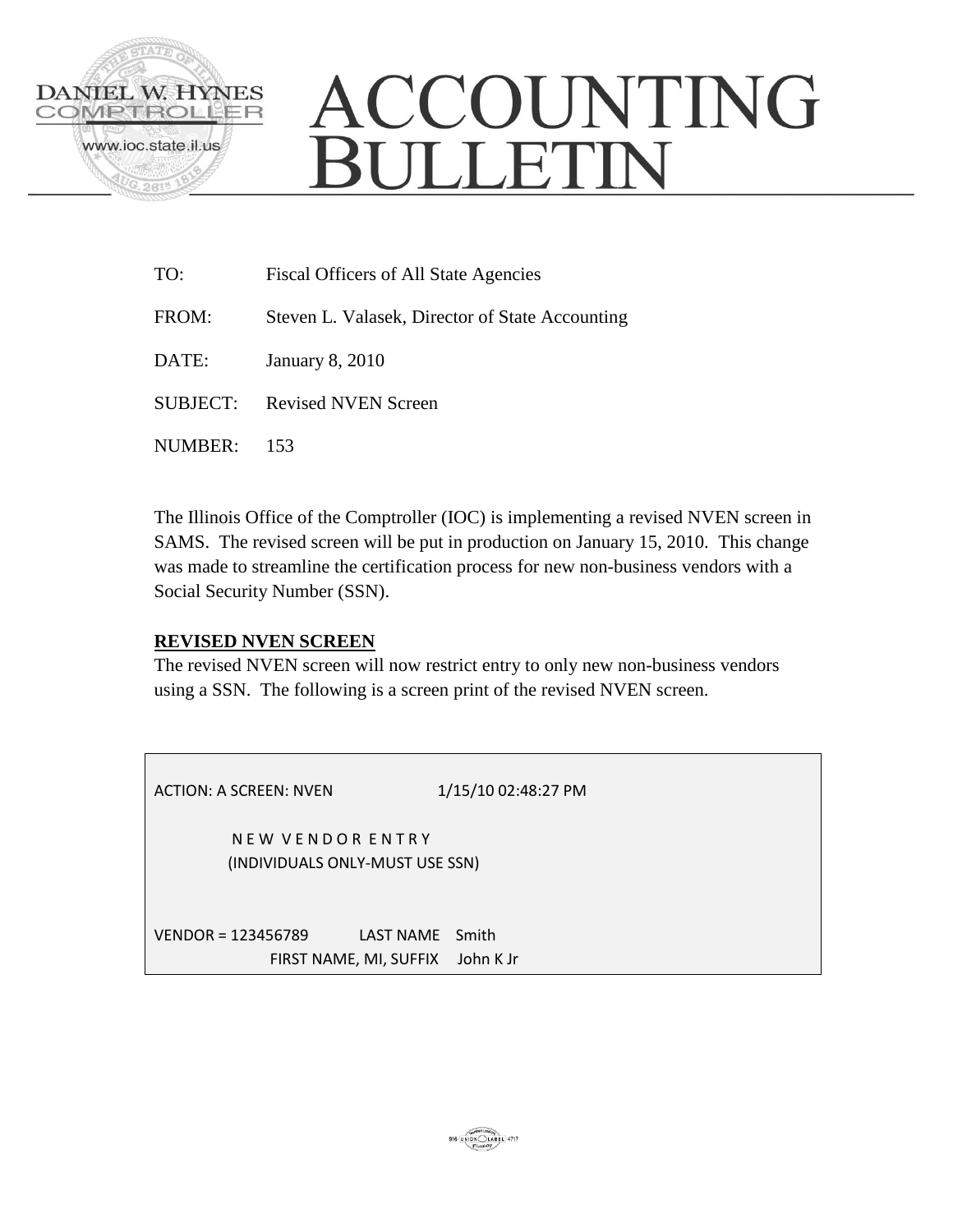#### **REVISED NVEN SCREEN INSTRUCTIONS**

The SSN should be entered in the "VENDOR" field. This field has 9 bytes, all numeric. The only valid characters are  $0 - 9$ . All other characters are invalid and will cause an error condition on NVEN. An error condition will also occur if the user enters less than 9 digits.

The "LAST NAME" field is limited to 17 bytes and must contain only the last name. The only valid characters are A-Z and hyphens. All other characters are invalid and will cause an error condition on NVEN. If a person has two last names, enter the last name as it is represented on the W-9 (i.e., if the W-9 indicates a hyphen between the two last names, enter a hyphen between the names or, if the W-9 does not indicate a hyphen between the two last names, enter one space between the names). Suffixes must be entered in the "FIRST NAME, MI, SUFFIX" field in the last position.

The "FIRST NAME, MI, SUFFIX" field is limited to 11 bytes and the information should be entered in this sequence with one space between the data elements. The only valid characters are A-Z and hyphens. All other characters are invalid and will cause an error condition on NVEN. If a person has two middle names, enter both middle initials with one space between the initials.

NVEN entries must be based on a valid W-9. The supporting W-9s must be kept on file with the agency for a period of not less than seven years. The W-9s will be subject to IOC review upon request.

# **NEW NVEN SCREEN RESTRICTIONS**

NVEN is restricted to new non-business vendors with a SSN only. Agencies must submit all business W-9s in a hardcopy format to the IOC for processing. Sole proprietors (including physicians and attorneys) with a SSN or with a SSN and an EIN are both considered business vendors and are not allowed to be entered on NVEN. Also, foreign vendors and vendors with an ITIN (the first digit is usually a "9") are not allowed to be entered on NVEN.

All changes to existing vendors (business or non-business) must be submitted on a hardcopy W-9 to the IOC for processing. W-9s that are submitted for changes to an existing vendor must be clearly marked to indicate the action needed (e.g. "Name Change" or "B-Notice") on the face of the W-9 in the upper margin. Failure to mark W-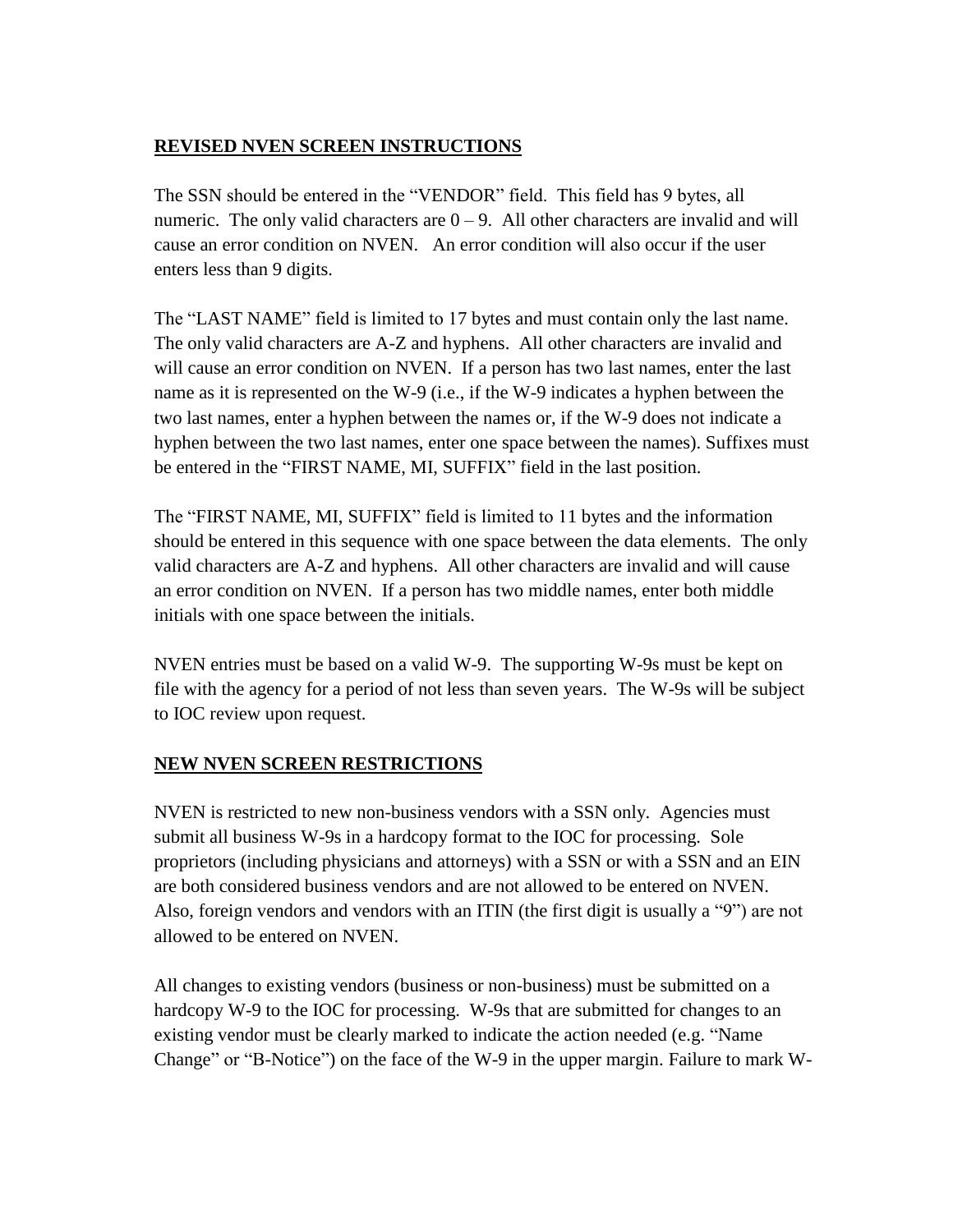9s with the action needed, may cause the revised W-9s to be returned to the originating agency.

# **ACCESS TO NVEN SCREEN**

If your agency currently does not have access to the NVEN screen on SAMS, you must complete the attached "Request for Access to the New Vendor Entry Screen". Completed forms should be submitted to the IOC Security Administrator at 325 West Adams, Springfield, Illinois 62704-1871.

#### **FUTURE CHANGES IN THE VENDOR CERTIFICATION PROCESS**

The IOC is currently testing a system change which will reduce the timeframe for certification of new non-business vendors with a SSN. This change will take the output from NVEN and submit it directly to the IRS for validation on a daily basis. The current process routes all NVEN entries through the Illinois Department of Revenue before the results are submitted to the IRS. This change should significantly reduce the timeframe for certification of new non-business vendors with a SSN.

When this new change is implemented, agencies will be **required** to submit all new non-business vendors with a SSN through the NVEN screen on SAMS. At that time, any W-9 submitted by an agency for a new non-business vendor with a SSN will be returned to the agency for entry on NVEN. The IOC will notify agencies through a later Accounting Bulletin of the exact date that the system change will be put in production. Agencies are encouraged to confirm that they have access to NVEN and that their staff is fully trained in the entry of vendors on NVEN.

If you have any questions about this bulletin, please contact Karla Grigsby at (217) 557-3376. Agencies may access this and other Accounting, SAMS, and Payroll Bulletins on the Comptroller's website at [www.ioc.state.il.us](http://www.ioc.state.il.us/) under Resource Library.